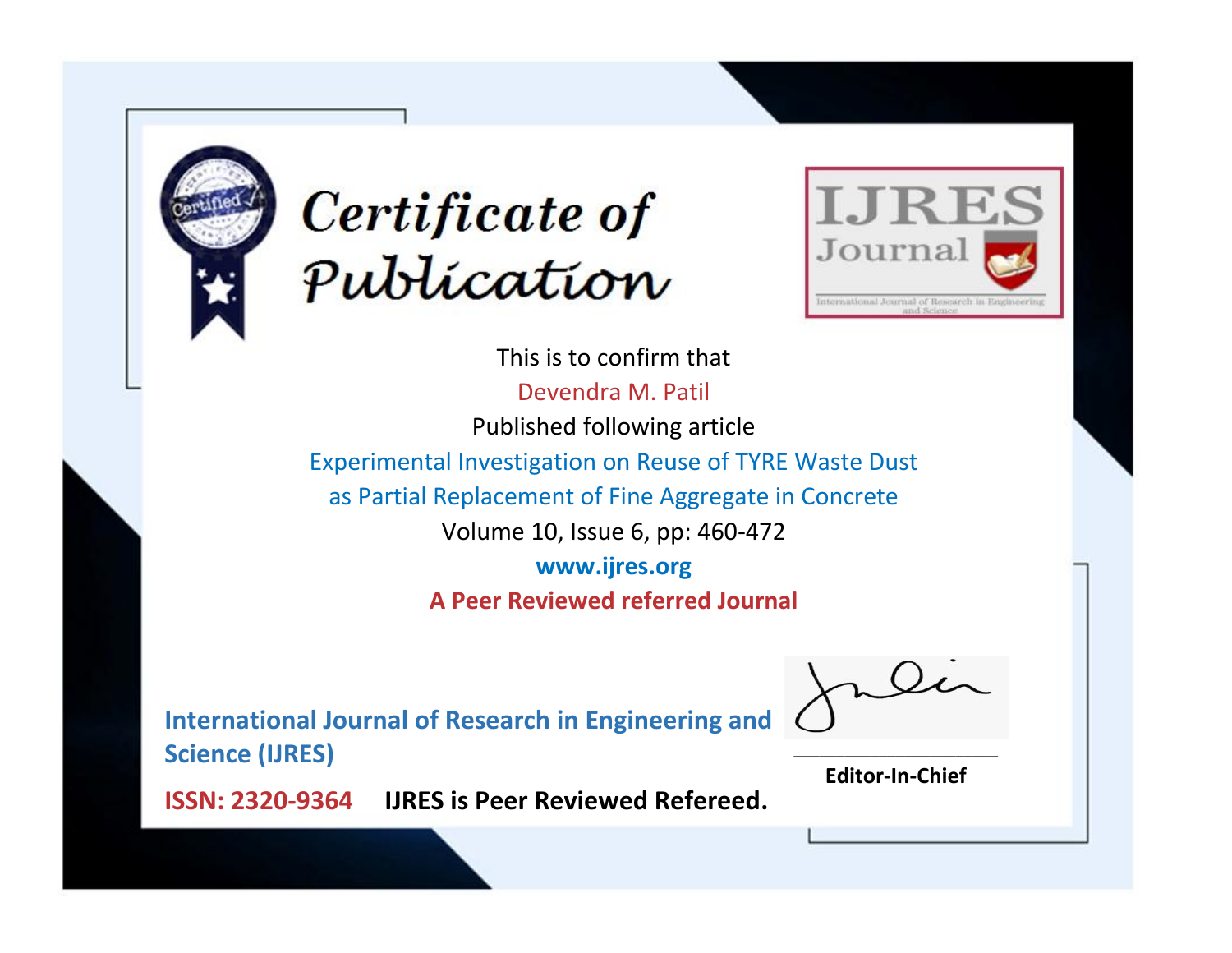



This is to confirm that Rushikesha S. Patil Published following article Experimental Investigation on Reuse of TYRE Waste Dust as Partial Replacement of Fine Aggregate in Concrete Volume 10, Issue 6, pp: 460-472 **www.ijres.org A Peer Reviewed referred Journal**

**International Journal of Research in Engineering and Science (IJRES)**

\_\_\_\_\_\_\_\_\_\_\_\_\_\_\_\_\_\_\_\_\_\_\_\_ **Editor-In-Chief**

**Journal.**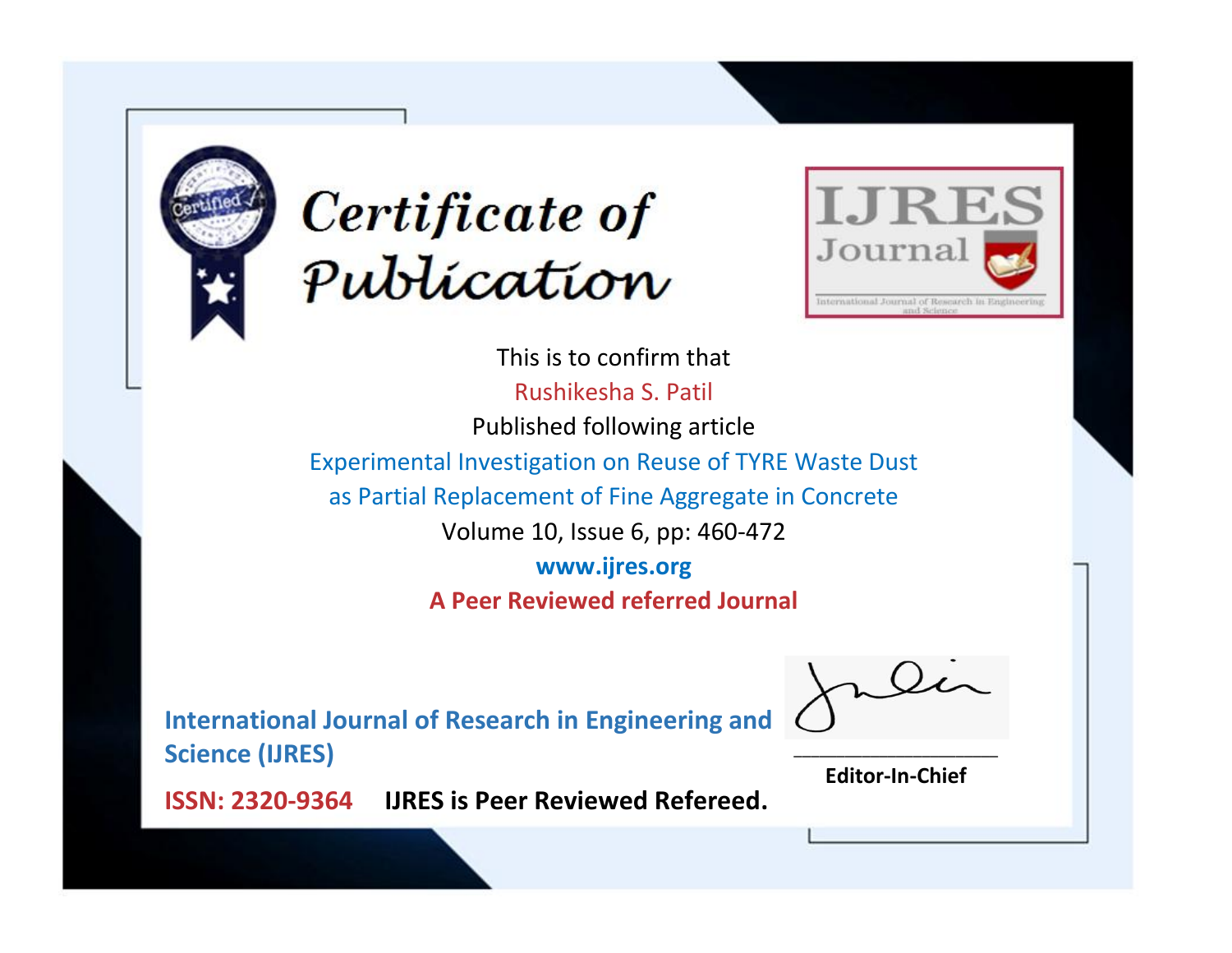



This is to confirm that

S. S. Pawar Published following article Experimental Investigation on Reuse of TYRE Waste Dust as Partial Replacement of Fine Aggregate in Concrete Volume 10, Issue 6, pp: 460-472

**www.ijres.org**

**A Peer Reviewed referred Journal**

**International Journal of Research in Engineering and Science (IJRES)**

\_\_\_\_\_\_\_\_\_\_\_\_\_\_\_\_\_\_\_\_\_\_\_\_ **Editor-In-Chief**

**Journal.**